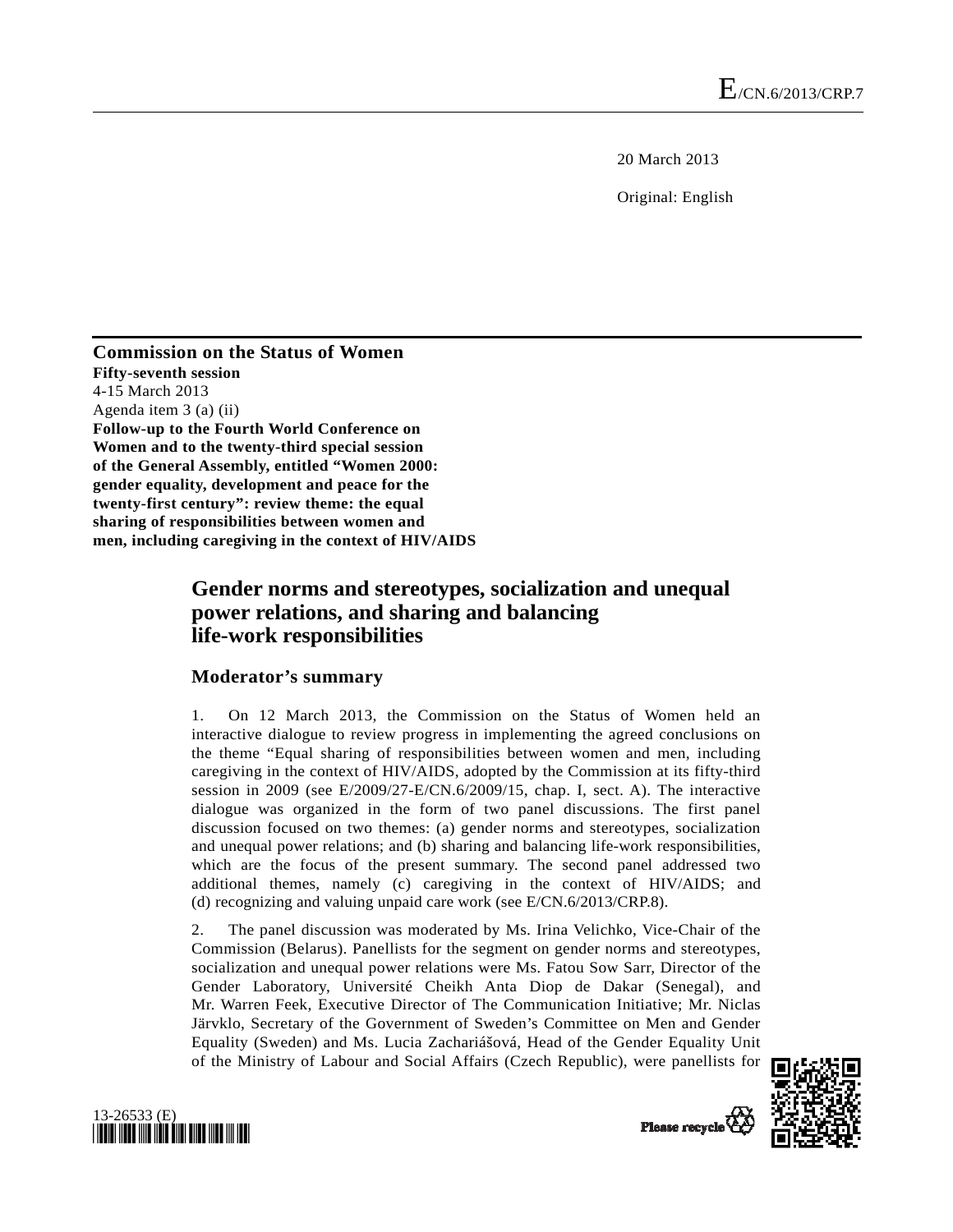the segment on sharing and balancing life-work responsibilities. Mr. Luis Mora, Chief of the Gender, Human Rights and Culture Branch, United Nations Population Fund, and Ms. Renata Kaczmarksa, United Nations Programme on the Family, Division for Social Policy, Department of Economic and Social Affairs, served, respectively, as discussants for each of the segments. Representatives from 29 Member States, one regional organization (European Union) and two civil society networks participated in the interactive dialogue. An issues paper provided the framework for the discussion.

3. In 2009, the Commission agreed on 54 action-oriented recommendations for improving and accelerating the equal sharing of responsibilities between men and women, including caregiving in the context of HIV/AIDS. The conclusions were categorized under four distinct themes: (a) gender norms and stereotypes, socialization and unequal power relations; (b) sharing and balancing of life-work responsibilities; (c) caregiving in the context of HIV/AIDS; and (d) recognizing and valuing unpaid care work. The following summary highlights key advances and remaining challenges and outlines recommendations to accelerate the implementation of the recommendations relating to gender norms and stereotypes, socialization and unequal power relations and sharing and balancing life-work responsibilities.

### **Progress made in implementation**

4. Participants recognized the persistence of gender-based inequalities worldwide and their negative impact on women, men, girls, boys and societies as a whole. They noted that discriminatory gender-based norms, stereotypes and practices continue to impede the equal sharing and balancing of work-life responsibilities and women's participation on equal terms with men in employment and decision-making, which are critical to economic and social development. Participants shared a range of promising policy and programme initiatives, in line with the recommendations of the 2009 agreed conclusions, that generated positive impacts and made the case for expansion and upscaling. These included addressing gender issues in education; equal access to economic resources and opportunities; gender issues in the media; policies relating to child care and parental leave; promoting men's increased involvement in the family and unpaid care work, which has contributed to the development of closer relationships between fathers and their children; and women's participation in decision-making — all of which contributed to more gender equal outcomes.

5. Emphasizing the role of education in transforming gender norms and stereotypes, participants provided examples of initiatives related to enhancing the gender sensitivity of educational content, such as the introduction and integration of human rights and gender equality guidelines for curriculum development and revision of school textbooks to eliminate gender-based stereotypes.

6. Measures to address labour-market segmentation and stereotypical perceptions of male and female jobs were also shared. These included promoting women's and girls' access to non-traditional vocational training and educational programmes, especially in the field of science and technology, and encouraging men and boys to engage in care work and jobs and tasks traditionally performed by women. Participants also shared efforts to provide education and guidance for parents and caregivers, including to facilitate men's increased involvement in child care. They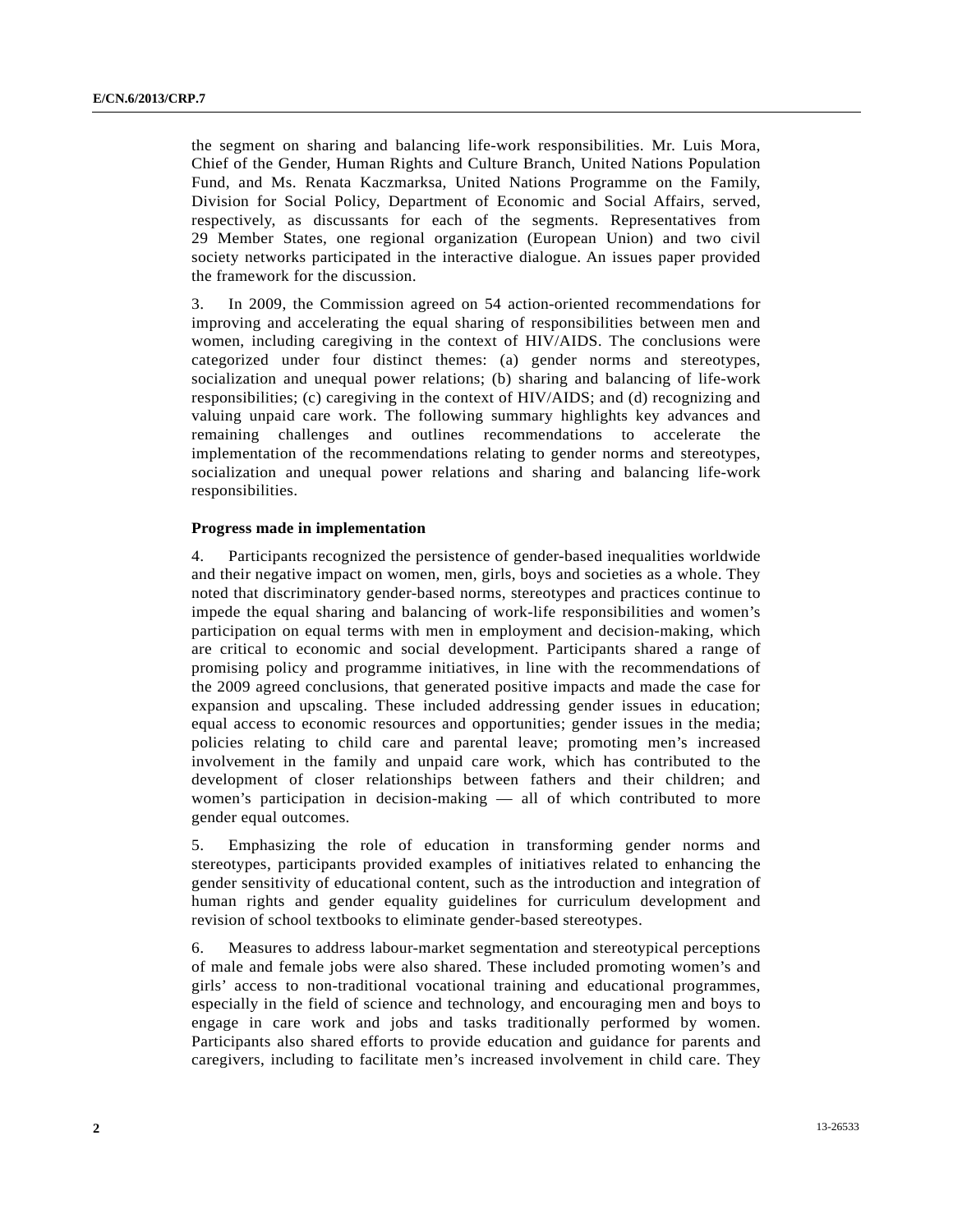noted the important role of both women and men and good male and female role models in transmitting non-discriminatory social norms and in positively influencing the behaviours of their children.

7. The key role of the media in challenging gender stereotypes and enhancing gender equality was strongly emphasized. Participants discussed women's portrayal in the media and highlighted promising media policy and practice aimed at representing men and women equally in news reporting that also promoted equality between men and women in employment in the media. Although inequalities still prevail, participants pointed to an increasing number of women in senior management positions in the media. Discussants highlighted the rapid proliferation of digital and social media as powerful tools for advancing gender equality across all issues, including the equal sharing of responsibilities in paid and unpaid care work. The unmediated nature of social media provides opportunities to amplify the voices of women and girls within the public sphere and to share knowledge and create networks in ways that are not subject to immediate control by parents, guardians or male relatives. While recognizing the opportunities of social media and mobile technology such as cell phones, participants also noted gender gaps in access to knowledge, use and development of these technologies and their use in perpetrating violence against women and girls. Participants also identified other channels of more localized and more rural-oriented communication to address gender-based norms and discrimination. They shared examples of how, in some countries, messages about shared responsibilities between men and women were communicated though comic strips, fliers or songs in areas where illiteracy rates are high. Radio programmes, door-to-door campaigns and community dialogues have also proved successful in changing discriminatory attitudes in rural communities.

8. There was strong recognition of the deliberate effort to engage men and boys in efforts to promote gender equality and the empowerment of women and girls and to overcome stereotypes. Participants stated that while some countries have experienced a slow but steady increase in men's use of parental leave and participation in care work, there is a continued need to assess men's contribution to care work and to gain a better understanding of perceptions and challenges faced by men, including in making use of leave and flexible work policies in the labour market. Participants noted that examples of men's positive involvement in caregiving should be highlighted and that national political and business leaders, as well as other prominent men, could be drawn on as role models to promote behaviour that challenges gender stereotypes. A growing field of research on masculinities is providing more information, analyses and good practice that can transform gender relations.

9. The panel confirmed that issues linked to work-life balance are gaining growing attention. Examples of measures taken to facilitate the reconciliation of work, family and care responsibilities were highlighted. This included leave provisions, including maternity, paternity and parental leave, flexible working arrangements, the adoption or review of social protection policies and the provision of financial allowances for day-care centres or caregivers, the promotion of familyfriendly workplaces, the provision of quality care services and facilities for children, and the development of physical infrastructure and increased access to public services, including education and health care, that reduce the time spent in unpaid care work. It was noted that setting concrete targets, such as the Barcelona targets established by the European Council for the provision of child care, can be useful in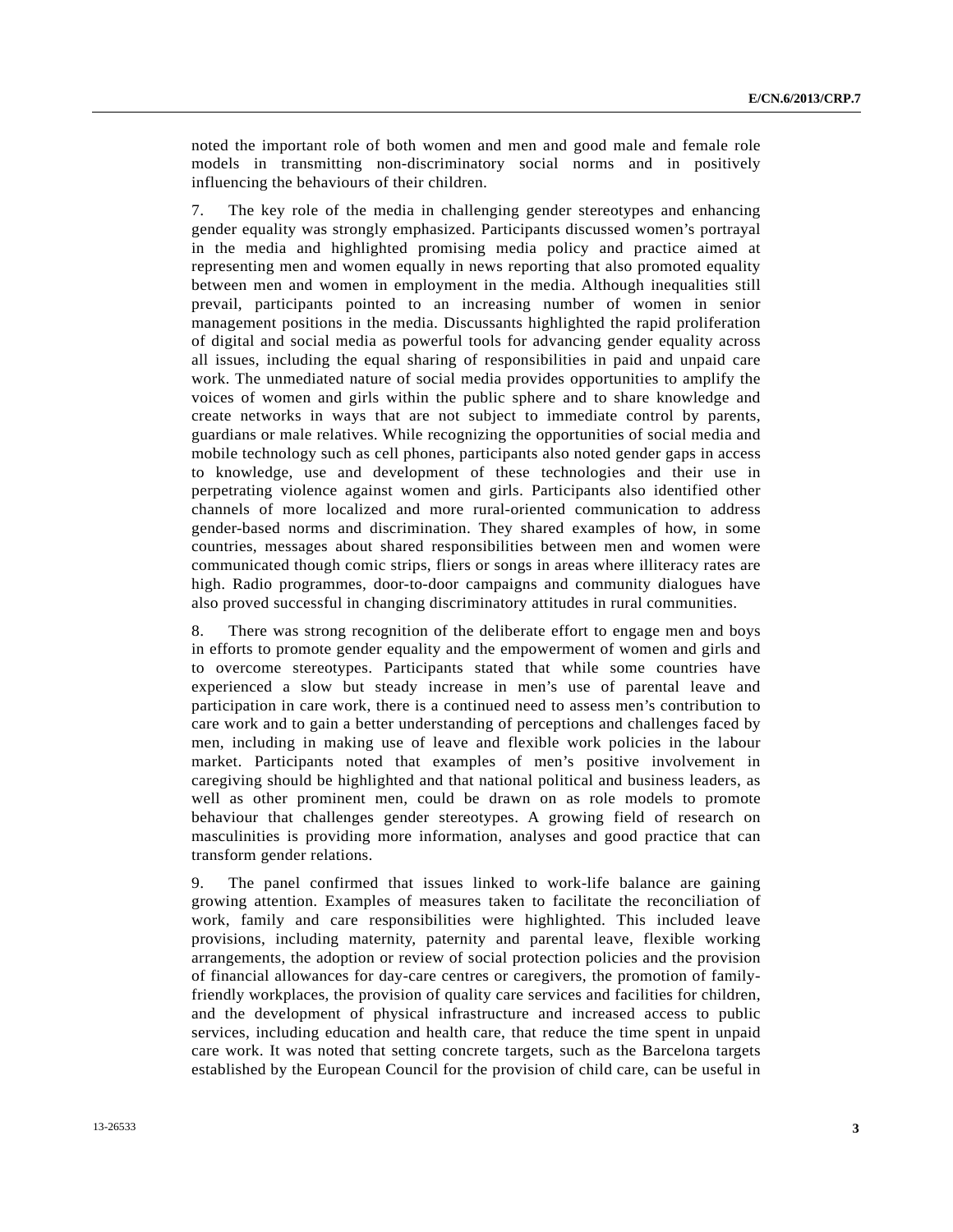driving policy change. Examples also showed that officially allocated leave for each parent had worked in some countries as an incentive and that men were increasingly taking their parental leave. Larger campaigns such as the forthcoming 2014 European Year for Reconciling Work and Family Life were also highlighted.

10. The discussion also pointed to a need to build on and expand efforts to uncover the contribution of unpaid care work and other unpaid work to the economy, as it is still largely invisible. A number of good practice examples were highlighted, with a growing number of countries making efforts to measure and value informal unpaid work and unpaid care work through time-use surveys and the inclusion of unpaid work in national accounts.

11. The importance of promoting voice, dialogue and organization in addressing and challenging deep-rooted social norms and promoting change was emphasized. Several participants stressed the critical role of social movements, civil society networks and organizations and community groups in that regard and called for stronger support for initiatives developed by such networks and groups.

12. In the context of HIV/AIDS, participants drew attention to initiatives implemented to combat stigma and discrimination and respond to care needs, including the introduction of anti-discrimination laws, the inclusion of human rights and gender equality in national strategic plans on HIV, paid home-based care support, community outreach and door-to-door campaigns on HIV prevention and response that include efforts to address stigma and men's roles in caregiving. Yet, women carry a disproportionate burden of care, stemming from social norms around gender stereotypes; continued efforts to promote changes are needed, given the implications this has on their economic security. One concern is the evidence of new infections increasing among women in some countries. Participants stressed the importance of targeting and engaging youth in HIV prevention and response.

#### **Gaps and challenges in implementation**

13. While progress has been achieved in a number of areas and many innovative programmes are being implemented, the interactive dialogue revealed a number of issues and areas that require sustained attention. The prevalence of social attitudes and behaviours preventing change and tolerating discrimination and violence against women and girls is of great concern. In addition, available research and data confirm that, globally, women continue to carry a disproportionate burden of unpaid care work, which negatively affects their political, economic and social participation and empowerment.

14. Challenges persist in addressing gender-based segregation in the labour market, which contributes to keeping women out of male-dominated sectors and decision-making positions. Women tend to disproportionately avail of parental leave, and their share in part-time jobs remains larger than that of men.

15. While there is increased awareness about the role of domestic workers and their contribution to the economy, strengthened efforts are needed by States and other actors to regulate domestic work and promote and protect the human and labour rights of domestic workers, including working hours and wages, and to improve access to health care and other social and economic benefits. In this regard, participants drew attention to International Labour Organization Convention No. 189 on decent work for domestic workers and the need to promote its ratification and to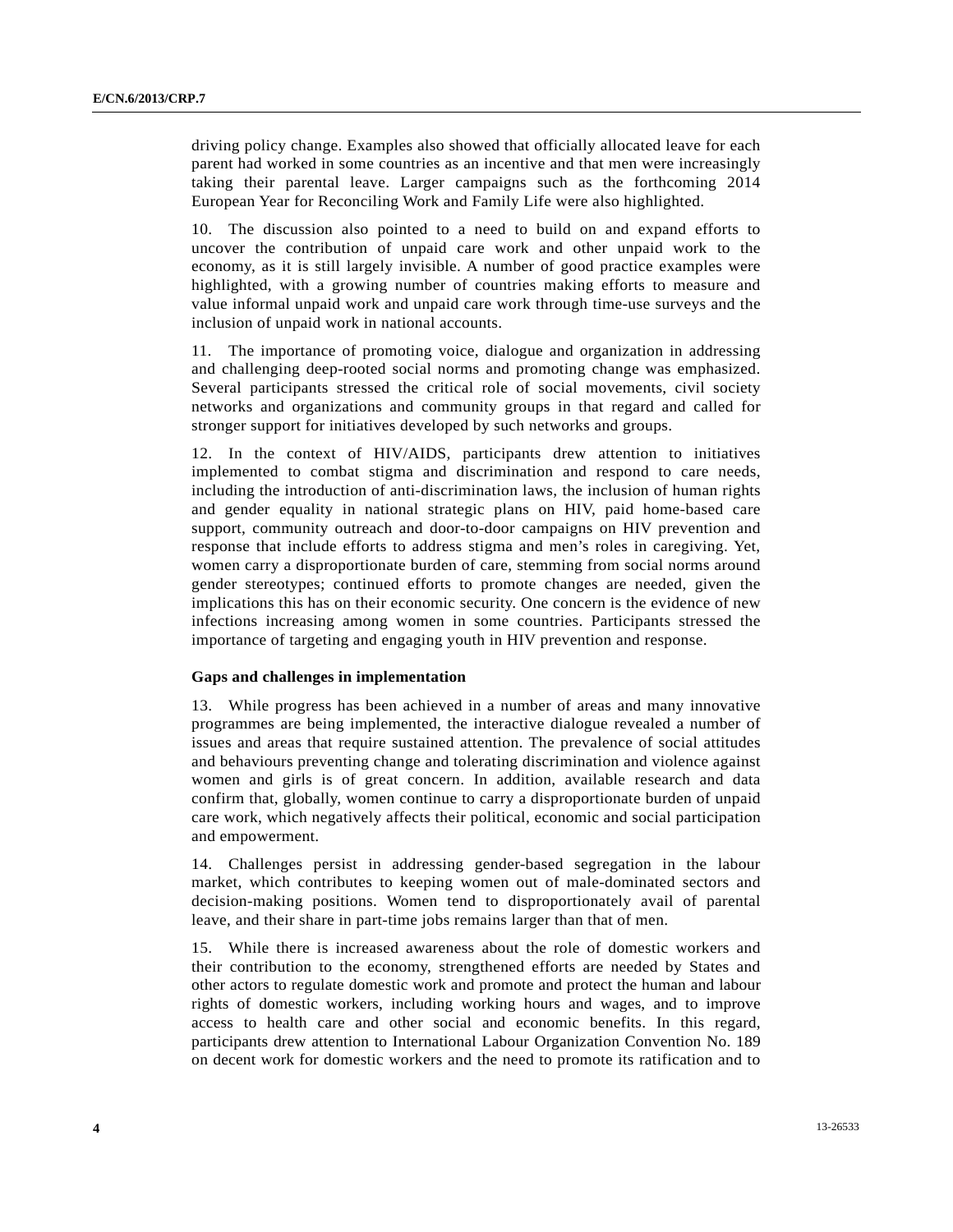implement legal and social protection for domestic workers in line with that Convention, the Convention on the Elimination of All Forms of Discrimination against Women and other relevant international human rights standards.

16. Participants drew attention to a range of other concerns and challenges affecting the reconciliation of work, family and care responsibilities and the transformation of gender norms and stereotypes. These included demographic changes contributing to growing care needs, the impact of the ongoing global financial and economic crisis and the effects of fiscal austerity measures, when cutbacks in public services and/or increases in user charges reduce household access to those services. Such changes and cutbacks are often compensated for by women and girls, increasing their work burden within the household. Several participants noted that budgetary commitments to the implementation of gender equality commitments were still insufficient.

#### **Recommendations to accelerate implementation**

17. The discussion confirmed the value and continued relevance of the recommendations put forward in the 2009 agreed conclusions and the need for renewed attention and accelerated action to implement them. There was agreement that addressing deep-rooted social norms and practices requires a holistic approach with actions at many different levels. Such an approach may target educational systems, the labour market, leadership and the media to foster images, attitudes, behaviours and learning that promote and foster gender equality and the equal sharing of responsibility, as well as women's and men's equal access to opportunities, resources, services and decision-making.

18. In particular, participants emphasized the following actions to accelerate implementation of the agreed conclusions:

 (a) Ratifying relevant legal instruments, including labour, employment and human rights instruments, and having gender-sensitive national legal frameworks in place that are harmonized with international norms and standards promoting non-discrimination and gender equality;

 (b) Ensuring that normative frameworks and legislation are translated into policies that support women's participation in paid employment and facilitate the involvement of men in caring for their children and other care-related tasks. This involves adopting gender-sensitive policies or reviewing existing policies to improve rights, social protection, working conditions and recognition of and support to both paid and unpaid caregivers; ensuring that both women and men have access to parental leave and other forms of leave; increasing flexibility in working conditions; and investing in the development or expansion of quality and affordable care and other public services;

 (c) Ensuring that all stakeholders, including Governments, civil society organizations, employers and employees, men and women, are involved and consulted in policymaking processes to ensure joint ownership;

 (d) Strengthening advocacy and awareness-raising at the local, national, regional and international levels to challenge gender stereotypes and combat discriminatory attitudes and behaviours;